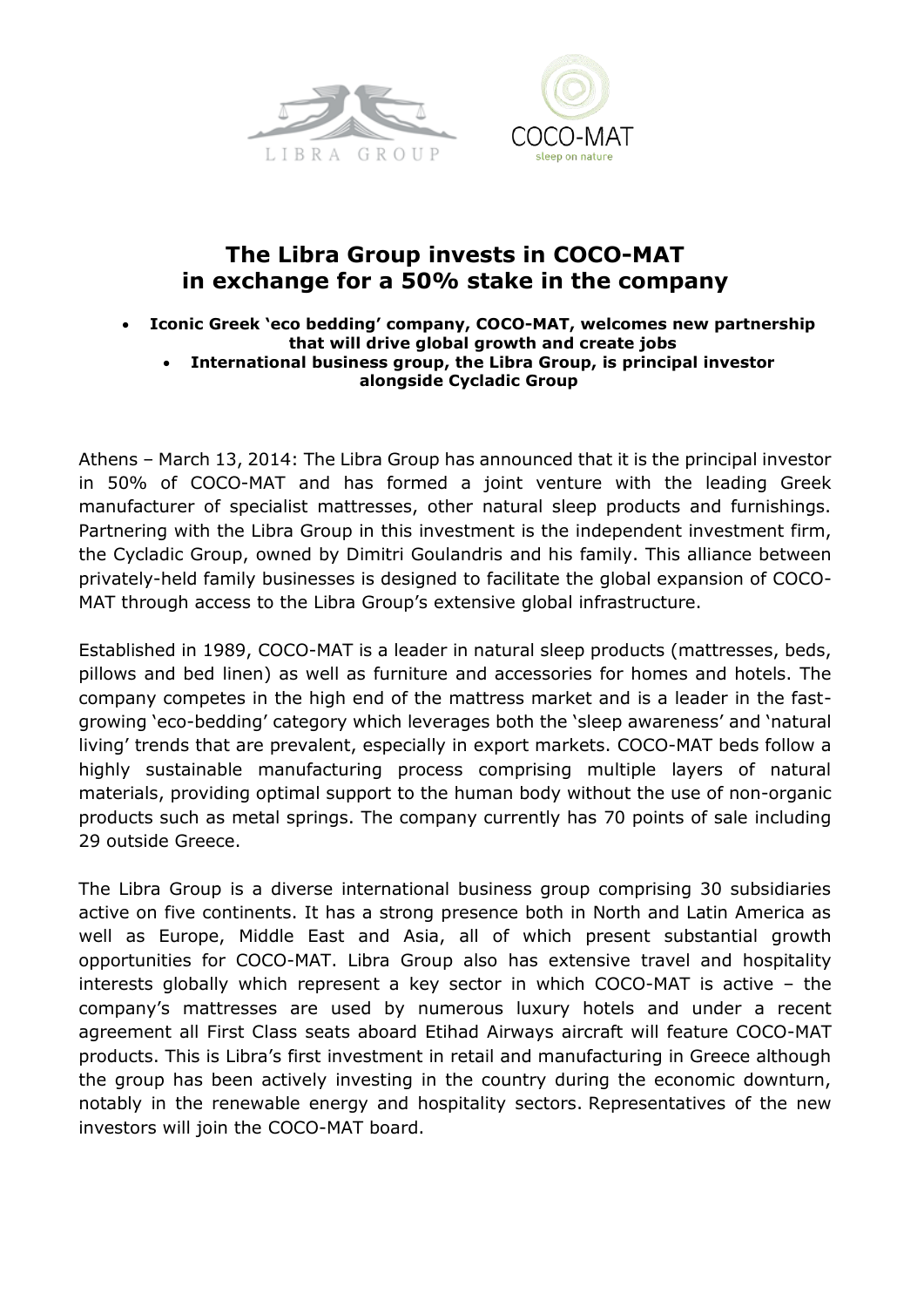COCO-MAT is already active in 12 countries and expects its global footprint to grow significantly over the next five years. In the retail segment the joint venture's business plan stipulates both additional COCO-MAT-owned flagship stores and new franchised retail outlets. The company will also establish new channels to market such as online sales. The wholesale market will be developed through strategic agreements with architects and interior designers, international hotel groups, airlines and cruise liners. The anticipated growth will result in significant new employment for skilled personnel in the company's headquarters and regional centres as well as production jobs in COCO-MAT's facilities in Xanthi, Greece.

Emmanuel Androulakis, Executive Vice President of the Libra Group, commented: "Coco-Mat is a cherished brand that we have long admired and for which we see significant international growth potential. The business has an exceptional record of product innovation and brand loyalty. We share COCO-MAT's values and vision and these are key ingredients for a successful long-term partnership. We have great faith in the COCO-MAT philosophy and in its management team. Furthermore, we believe strongly in the underlying strength of Greek businesses and of Greek human capital and expect to continue expanding our investment and operations in the country. We would also like to thank Invest in Greece for their guidance and support during the negotiation and completion of this transaction."

Mike Efmorfidis, the co-founder and CEO of COCO-MAT, added: "We are excited to welcome our new partners as strategic investors in our company, which will help us take a successful Greek brand to the next level as a truly global player. Our joint strategy is to expand into new geographies and sales channels and to take advantage of the largely untapped wholesale markets. We expect our new partners' market insight, global presence and extensive network of industry contacts to help COCO-MAT achieve its growth ambitions. We in turn would like to thank Marios Sophroniou of BBSL who initiated the strategic alliance and was Coco-Mat's exclusive advisor".

**- Ends –**